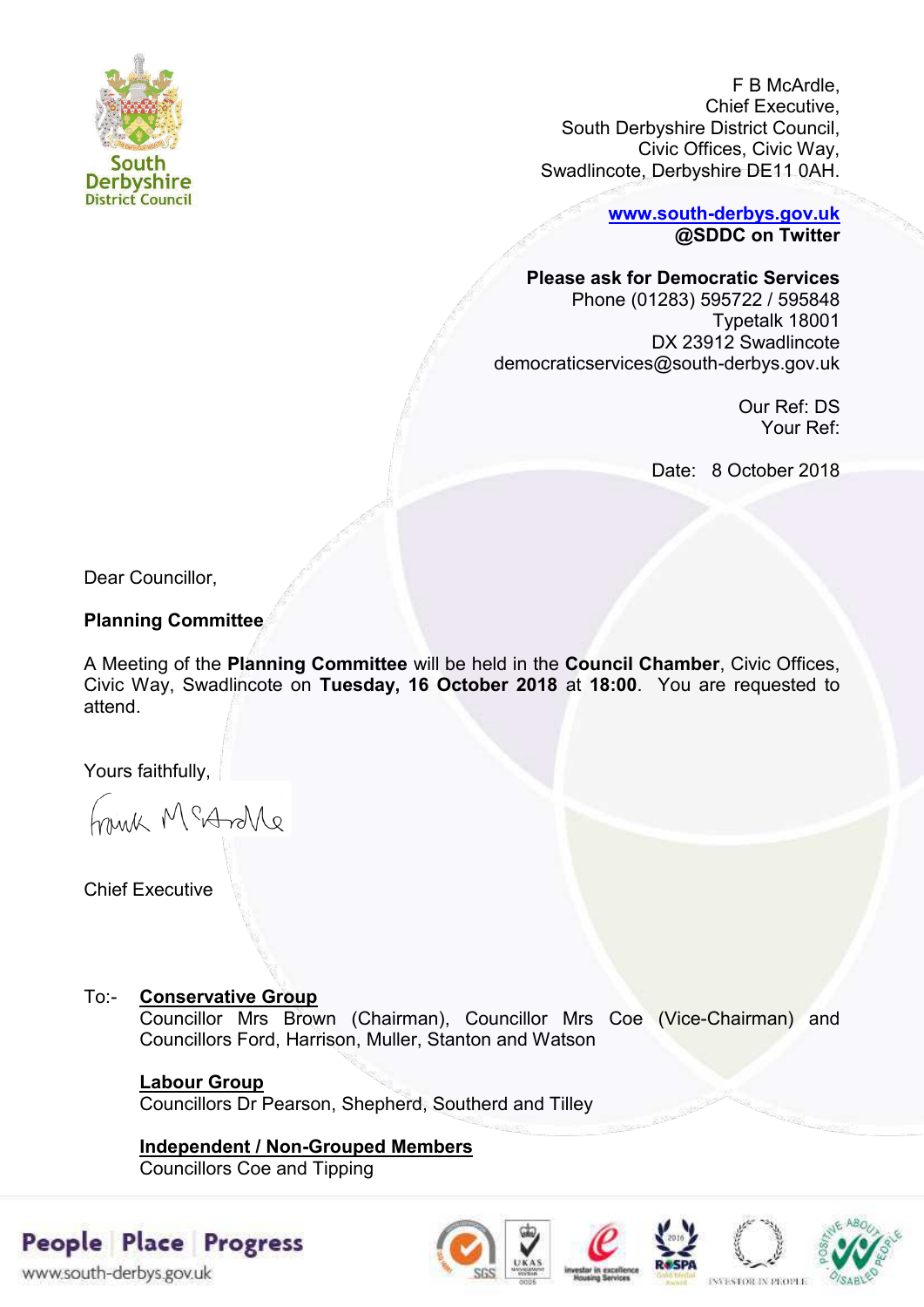# **AGENDA**

# **Open to Public and Press**

| 1                       | Apologies and to note any Substitutes appointed for the Meeting.                                 |                |
|-------------------------|--------------------------------------------------------------------------------------------------|----------------|
| $\boldsymbol{2}$        | To receive the Open Minutes of the following Meetings:                                           |                |
|                         | Planning Committee 26th June 2018 Open Minutes                                                   | $4 - 9$        |
|                         | Planning Committee 17th July 2018 Open Minutes                                                   | $10 - 14$      |
|                         | Planning Committee 7th August 2018 Open Minutes                                                  | $15 - 19$      |
|                         | Planning Committee 4th September 2018 Open Minutes                                               | $20 - 23$      |
| $\mathbf{3}$            | To note any declarations of interest arising from any items on the Agenda                        |                |
| 4                       | To receive any questions by Members of the Council pursuant to Council<br>procedure Rule No. 11. |                |
| 5                       | REPORT OF THE STRATEGIC DIRECTOR (SERVICE DELIVERY)                                              | $24 - 97$      |
| 6                       | HIGHWAYS ENGLAND A38 DERBY JUNCTIONS SCHEME, PLANNING<br>ACT 2008 SECTION 42 NSIP CONSULTATION   | $98 - 100$     |
| $\overline{\mathbf{r}}$ | NWLDC NEIGHBOURING AUTHORITY PLANNING APPLICATION<br><b>CONSULTATION</b>                         | $101 -$<br>104 |
| 8                       | PROPOSED TREE PRESERVATION ORDER 492 - FORMER<br>ALLOTMENTS, GRESLEY WOOD ROAD, CHURCH GRESLEY   | $105 -$<br>108 |